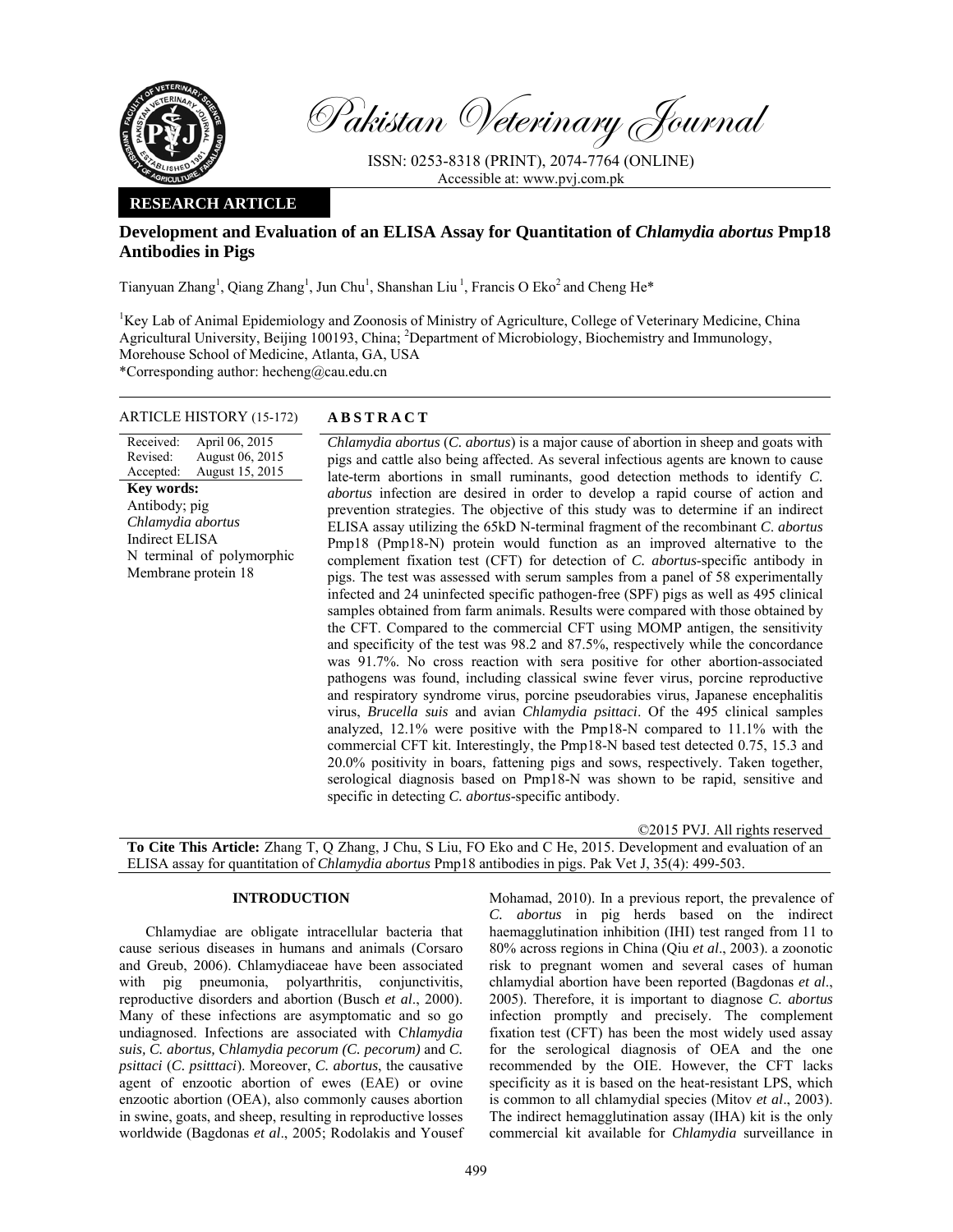China. Unfortunately, this assay lacks specificity and contributes to high false-positive chlamydial infections due to its required use of whole chlamydial elementary bodies (EB) (Jiang *et al*., 2013; Burgasova OA *et al*., 2010). Moreover, the actual frequency of Chlamydia infections is still unclear leading to delays in the application of efficient animal control strategies and places farm workers at high risk. In fact, several laboratory-based assays have been developed, including indirect ELISAs using whole chlamydial EBs or extracts (Buendía *et al*., 2001). With the introduction of molecular techniques, more defined assays were developed based on the recombinant LPS antigen, MOMP (Borel *et al*., 2002; Hoelzle *et al*., 2004; Rahman *et al*., 2015) and the 80–90 kDa Pmp (Buendia *et al*., 2001; Livingstone *et al*., 2005). POMP90 proteins have been suggested to be important serodiagnostic antigen candidates because they have been shown to react strongly in immunoblotting experiments with sera from sheep infected with *C. abortus* (Wheelhouse *et al*., 2012), but not with sera from sheep infected with *C. pecorum*. In addition, Southern blotting failed to detect any *C. abortus* Pmp gene-related sequences in various *C. pecorum* subtypes, indicating probably low degrees of homology of the sequences between species (Becker and Hegemann, 2014). In a more recent comparison with six serological assays, including the Pourquier and CHEKIT tests, the two rPmp90 ELISAs were found to be the most sensitive and specific (Wilson *et al*., 2009). Overall, the rPmp90-3 ELISA performed the best, with 96.8% sensitivity and no cross-reaction with sera from animals infected with *C. pecorum* or from EAE-free flocks. Antibodies to the Pmp family have been shown to appear earlier than anti-MOMP antibodies after experimental infection of pregnant ewes or after immunization of mice (Livingstone *et al*., 2005). This observation suggested that *C. abortus*-infected animals could be detected serologically in the early infection stage before the manifestation of the disease. Moreover, Pmpbased tests can be applied to other species because the Nterminal part of the Pmps has been shown to share common epitopes with *C. psittaci*, and as such, the application of the Pmp-based assays to avian serology and human psittacosis might be interesting in the future (Vretou *et al*., 2003). Over the last few years, novel assays have been developed that have met the requirements for the specific serological diagnosis of *C. abortus*. Additionally, the specific detection of *C. abortus* antibodies and the serological differentiation of vaccinated and infected animals are urgently needed.

Recent genomic analysis revealed that polymorphic membrane proteins (Pmps) of *C. abortus* strain S26/3 has variation in the loci encoding a family of outer membrane proteins (Thomson *et al*., 2005). The expression of Pmps has been identified in all pathogenic chlamydial species (Crane *et al*., 2006; Kiselev *et al*., 2007; Wehrl *et al*., 2004). Little is known about the potential importance of the Pmps in the virulence and pathogenesis of *C. abortus a*nd their potential in the development of vaccine and diagnostic reagents. In our previous study, an N terminal fragment of Pmp18 of *C. abortus* was reported to react positively with pig and sheep sera and negatively with poultry serum. In the present study, we developed an indirect ELISA assay based on the N-terminal fragment of Pmp18 and compared its potential application in the serodiagnosis of *C. abortus*  with the commercial kit (ID-VET, Montpellier, France).

### **MATERIALS AND METHODS**

**Chlamydia stock and serum samples:** The *C. abortus* CP 12 used in this study is a laboratory strain originally isolated from an aborted piglet [Institute of Veterinary Drug Control (IVDC), Beijing, China]. The inclusion forming units (IFU) of *C. abortus* strain CP12 was determined as 1×107 IFU/ml in McCoy cells (Ling *et al*., 2011). The sera of classical swine fever virus (CSFV), porcine reproductive and respiratory syndrome virus (PRRSV), porcine pseudorabies virus (PRV), Japanese encephalitis virus (JEV) and *Brucella suis* (*B. Suis*) were purchased from IVDC. In addition positive sera for *C. psittaci* were obtained from SPF chickens during routine testing.

**Purification of recombinant Pmp18-N terminal:** The recombinant Pmp18-N was purified by the Ni-NTA Purification System (Invitrogen, California, USA). Endotoxin was removed using Detoxi-GelTM (Thermo, Illinois, USA). Concentration of the purified protein was calculated using the PierceTM BCA Protein Assay Kit (Thermo, Illinois), diluted in 10mM Tris-HCl (pH 8.0) to a final concentration of 1 mg/ml and aliquots (0.1 mg/ml) were stored at -80 . Protein expression was detected by SDS-PAGE, visualized using Coomassie Brilliant Blue and immunoblotting analysis using purified rabbit anti-Pmp18 polyclonal antibody.

**Sensitivity and specificity test by Pmp18-N ELISA:** A total of 58 serum samples were collected from pigs experimentally infected with *C. abortus* strain CP12 on day 21 post-infection and 24 control samples were obtained from specific pathogen free (SPF) piglets. The blood samples were checked by CFT (IVDC, Beijing, China) as previously described (Vrerou *et al*, 2003).

**Optimization of Pmp18-N ELISA** Ninety six-well plates (Nunc, Denmark) were coated with 4µg/ml of recombinant Pmp18-N protein in 100µl of PBS at 4°C overnight. Subsequently, the wells were washed 4 times with PBST and blocked for 2h at 37°C. After another wash, 100µl of a 1:100 dilution of the serum was added to each well and reacted for 1h at 37°C. The plates were again washed and incubated with 100µl HRP-IgG (EarthOx, USA) in PBS at 37ºC for 1h and again washed. Finally, 100 µl of write out TMB in full (TMB) (Qiagen, Stuttgart, Germany) was added at 37°C for 10 min, and the reaction was stopped with  $2M H_2SO_4$ . The optical density (OD<sub>450</sub>) was read using a universal Microplate Reader (Thermo Life Sciences, Shanghai, China). In addition, serial dilutions of HRP-IgG were added to the plates for optimizing conjugate concentration. Optimization of the blocking buffer was determined with 5% skim milk, 8% skim milk, 0.5% BSA, 1% BSA, 10% fetal calf serum and 10% horse serum, respectively. Finally, the exposure time of the TMB was tested. Absorbance values were determined to be positive if the OD value exceeded the mean value plus three times the standard deviation obtained with control negative sera.

**Concordance of Pmp18-N ELISA and rMOMP based kit:** A total of 79 sera were used to evaluate the specificity and sensitivity of the Pmp18-N ELISA, including 55 *C. abortus* positive and 24 negative samples obtained from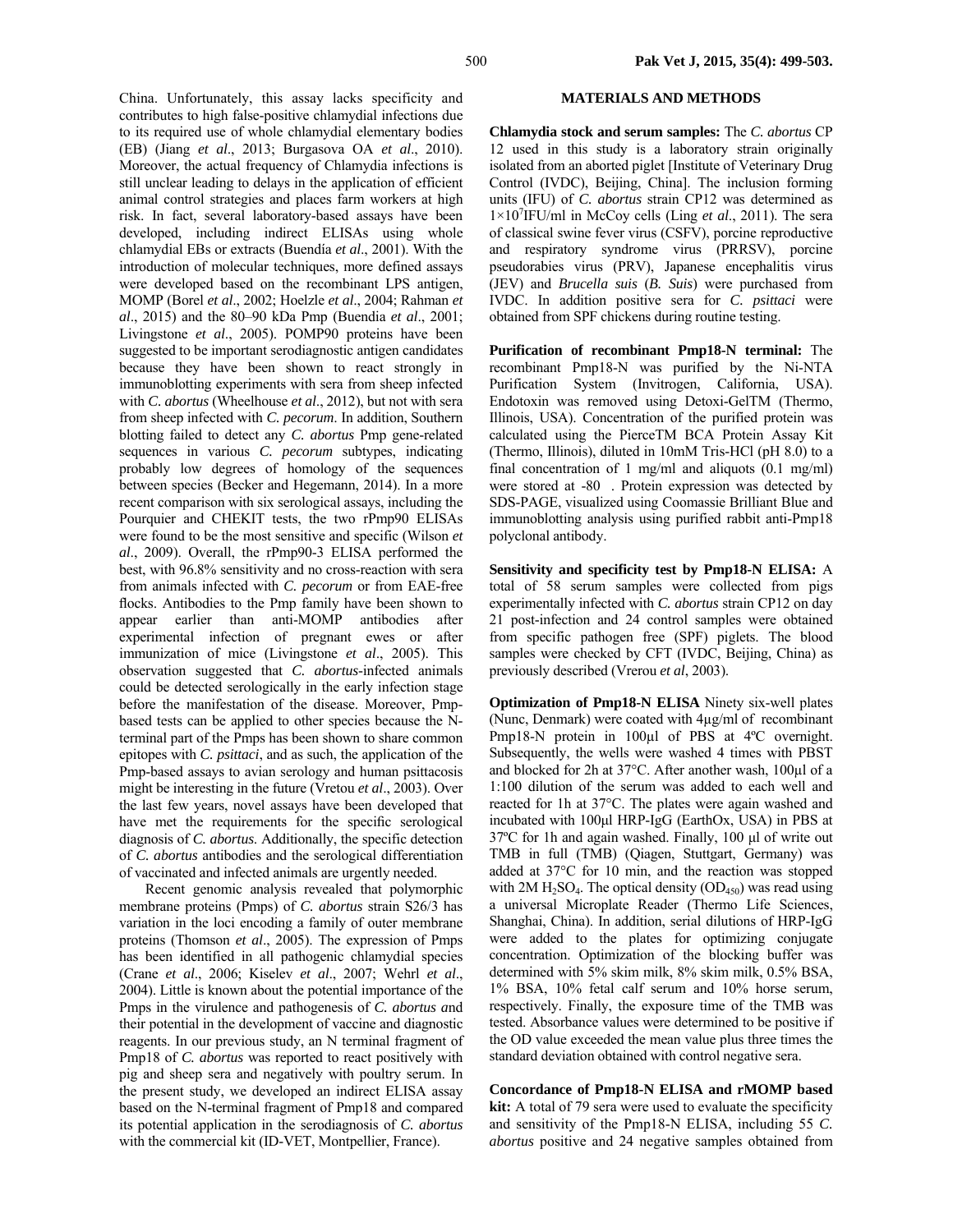**Detecting clinical samples using Pmp18-N ELISA:** A total of 495 serum samples were tested for *C. abortus* infection using the Pmp18-N ELISA assay and the ID-VET commercial kit. The clinical samples were randomly collected from 122 weaned piglets, 144 fattening pigs, 162

*abortus* antibodies was determined using CFT test kit and the ID-VET commercial kit was used for determining the

concordance.

sows and 67 boars.

#### **RESULTS**

**Purification of N terminal fragment of Pmp18-N:** The purified recombinant Pmp18-N terminal was analyzed by Western blot assay with *C. abortus* positive serum. The pig antiserum reacted specifically with the N-terminal fragment of Pmp18 as indicated by a specific band at an approximate molecular mass of 65 kDa in the Western blot assay (Fig. 1).

**Optimizing Pmp18-N ELISA assay:** A checkerboard titration was used to determine the optimal dilutions of antigens, antibodies, blocking buffers and HRP-IgG antibodies. The following references were determined post optimization, such as 0.5µg/ml for the coating antigen, 100µl/well (1:400) for the tested serum (Table 1), 100µl/well (1:20000) are best for HRP-goat anti-swine IgG (Table 2), 5% skim milk are best for blocking buffer (Table 3) and 10 min for color development in the dark and OD reading at 450nm after stopping the reaction (Table 4). Additionally, 24 negative sera were used to determine cutoff value. The average OD value of the samples was 0.252 with a standard deviation of 0.086 and a cut-off OD value of 0.51 (mean±SD). OD values equal to or above the 0.51 cut-off value were considered to be positive while OD values below 0.51 were considered negative in this assay.

**The sensitivity and specificity of Pmp18-N ELISA:**  Serum analysis with the pmp18-N ELISA, showed that 54 of the 55 positive serum samples tested were confirmed positive while one tested negative resulting in a sensitivity of 98.2%. In contrast the CFT showed a sensitivity of 90.9% (50 of 54). In addition, 21 of the 24 negative SPF pig samples were confirmed negative by the Pmp18-N ELISA giving a specificity of 87.5% compared to 91.6% using the CFT (Table 5).

**Cross reaction of recombinant Pmp18-N ELISA:** No cross reaction was observed between the Pmp18-N and positive antibodies against CSFV, PRRSV, PRV, JEV, *C. psittaci* and *B. Suis*. Moreover, antibodies to *C. psittaci* did not recognize Pmp18-N (Table 6).

**Concordance between Pmp18-N ELISA and the commercial kit:** Forty-five out of 49 positive sera identified by Pmp18-N ELISA were confirmed to be positive while 5 samples were negative using commercial kit. On the contrary, 22 out of 24 negative sera were confirmed using the commercial ELISA kit (Table 7). Hence, the concordance was 91.7% in terms of two assays.



**Fig. 1:** Identification of the Pmp 18-N terminal by Western blot

**Table 1:** Optimization of antigen concentrations and sera dilutions

|                |                 | Antigen concentrations (µg/mL)* |       |           |       |  |
|----------------|-----------------|---------------------------------|-------|-----------|-------|--|
|                |                 | 0.5                             | 0. ا  | 2.0       | 4.0   |  |
| Sera dilutions |                 |                                 |       | OD values |       |  |
| 1:50           | $C.$ abortus +  | 1.53                            | 1.48  | 1.547     | 1.452 |  |
|                | $C$ abortus $-$ | 0.422                           | 0.432 | 0.426     | 0.408 |  |
| 1:100          | $C$ abortus $+$ | 1.468                           | 1.493 | 1.407     | 1.348 |  |
|                | $C$ abortus -   | 0.298                           | 0.303 | 0.294     | 0.291 |  |
| 1:200          | $C$ abortus $+$ | 1.355                           | 1.418 | 1.336     | 1.291 |  |
|                | $C$ abortus -   | 0.229                           | 0.216 | 0.216     | 0.212 |  |
| 1:400          | $C$ abortus $+$ | 1.273                           | 1.271 | 1.195     | 1.212 |  |
|                | C. abortus -    | 0.166                           | 0.179 | 0.182     | 0.182 |  |

<sup>\*</sup>ELISA plate was coated with 100µl recombinant Pmp18-N fragment. Positive sea and negative sera were determined by commercial CFT and indirect ELISA kit

**Table 2:** Determination of the optional dilutions of goat anti-pig IgG-HRP antibodies for Pmp18-N ELISA

|                 | Goat anti-pig IgG-HRP antibody dilutions |       |          |          |  |  |  |  |
|-----------------|------------------------------------------|-------|----------|----------|--|--|--|--|
|                 | 1:20000<br>1:40000<br>1:80000<br>1:30000 |       |          |          |  |  |  |  |
| $C$ . abortus + | 0.226                                    | 1.121 | 0.642    | 0.409    |  |  |  |  |
| C. abortus -    | 0.074                                    | 0.143 | 0.1      | 0.075    |  |  |  |  |
| $P/N^*$         | 7.839161                                 | 6.42  | 5.453333 | 3.054054 |  |  |  |  |

\* P/N = OD value of positive *C. abortus* sera /OD value of negative *C. abortus* sera.

**Clinical application of recombinant Pmp18-N ELISA:**  A total of 459 serum samples from diverse pigs were simultaneously tested for *C. abortus* antibodies using the pmp18-N ELISA and the commercial kits. Sixty of the 459 serum samples (12.1%) were positive for *C. abortus* antibodies. Comparable positive samples were detected by both the Pmp18-N ELISA and the commercial kit, including 22 of 144 samples from fattening pigs (15.2%), 33 of 162 sow samples (20.4%) and 5 out of 67 boar samples (0.75%). No positive antibody was found in 122 weaning pigs using both ELISAs (Table 8).

#### **DISCUSSION**

In the current study, the newly developed indirect ELISA assay based on Pmp18-N was demonstrated to be highly sensitive (98.2%) and specific (87.5%) for detecting *C. abortus* antibodies. The concordance between this assay and the commercial kit based on MOMP ELISA was 91.7%. Furthermore, no cross-reaction was observed between Pmp18-N and positive antibodies against the other pathogens associated with pig abortion. More importantly, less cross reaction was found between antibodies to *C. psittaci* and the *C. abortus* Pomp18-N.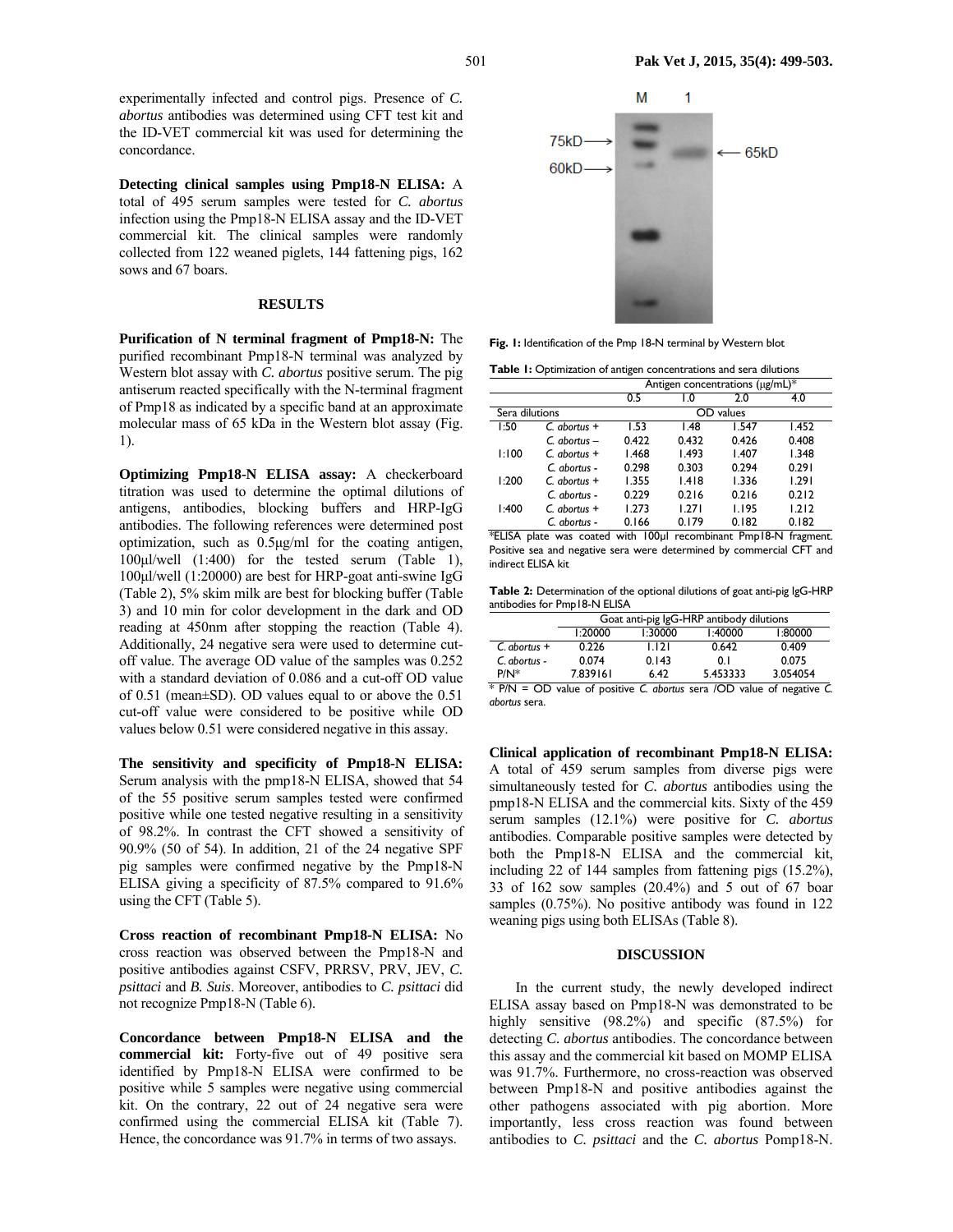Table 3: Optimization of buffers

| <b>Buffers</b> | 5% skim milk | 8% skim milk | .5%BSA  | I%BSA  | 10% bovine serum | 10% horse serum |  |
|----------------|--------------|--------------|---------|--------|------------------|-----------------|--|
| abortus +      | .01          | . 18         | .483    | .484   | .45:             | .574            |  |
| . abortus -    | 0.136        | 0.162        | 0.346   | 0.463  | 0.773            | 0.856           |  |
| $P/N^*$        | .42647       | 1.290123     | .286127 | 205184 | .87969           | .838785         |  |
| $  -$<br>$ -$  |              | .            | $-$     |        |                  |                 |  |

\* P/N = OD value of positive *C. abortus* sera /OD value of negative *C. abortus* sera.

**Table 4:** Optimization of reaction time for *C. abortus* positive or negative sera

|                                                                                  | Reaction time (min) |          |          |          |  |  |
|----------------------------------------------------------------------------------|---------------------|----------|----------|----------|--|--|
|                                                                                  |                     | ı٥       |          | 20       |  |  |
| $C.$ abortus +                                                                   | 0.778               | 1.121    | 1.343    | 1.537    |  |  |
| C. abortus -                                                                     | 0.109               | 0.143    | 0.19     | 0.235    |  |  |
| *P/N                                                                             | 7.137615            | 7.839161 | 7.068421 | 6.540426 |  |  |
| *P/N=C. abortus + OD <sub>450</sub> value / C. abortus - OD <sub>450</sub> value |                     |          |          |          |  |  |

**Table 5:** Sensitivities and specificities of serological detection of *C. abortus* antibodies in pigs

| Assay               |    | True positives <sup>a</sup> | True negatives <sup>p</sup>         |      | Sensitivity <sup>c</sup> Specificity <sup>d</sup> |  |
|---------------------|----|-----------------------------|-------------------------------------|------|---------------------------------------------------|--|
|                     |    | $(n=55)$                    | $(n=24)$                            | (%)  | (%)                                               |  |
|                     |    |                             | positive negative positive negative |      |                                                   |  |
| Pmp18-N             | 54 |                             |                                     | 98.2 | 87.5                                              |  |
| <b>ELISA</b><br>CFT |    |                             | רר                                  | 90.9 | 91.6                                              |  |

a Sera obtained from *C. abortus*-infected pigs were tested by indirect ELISA kit post infection on day 30. bSera collected from specific pathogen free mini-pigs were determined by indirect ELISA kit. c Sensitivity=[number of true positives/(number of true positives + number of false negatives)]  $\times$  100; dspecificity=[number of true negatives/(number of true negatives + number of false positives)]  $\times$  100.

Table 6: Evaluation of cross reactivity of Pmp18-N ELISA with pig sera positive for other abortion-causing pathogens

|                                                                          | OD values of the positive sera*              |                                     |  |  |  |  |          |  |
|--------------------------------------------------------------------------|----------------------------------------------|-------------------------------------|--|--|--|--|----------|--|
| Samples                                                                  | C. abortus(-) C. psittaci CSFV PRRSV PPV JEV |                                     |  |  |  |  | Br. suis |  |
| OD values 0.219                                                          |                                              | 0.243 0.272 0.437 0.414 0.453 0.193 |  |  |  |  |          |  |
| Classical swine fever virus (CSFV); Porcine reproductive and respiratory |                                              |                                     |  |  |  |  |          |  |
| syndrome virus (PRRSV); Porcine pseudorabies virus (PRV); Japanese       |                                              |                                     |  |  |  |  |          |  |
| encephalitis virus (JEV); Brucella suis (Br. Suis).                      |                                              |                                     |  |  |  |  |          |  |

**Table 7:** Concordance of Pmp18-N ELISA and MOMP ELISA for the experimentally infected pigs

| Pmp18-N ELISA    | Assay Commercial MOMP ELISA |                       |  |  |  |
|------------------|-----------------------------|-----------------------|--|--|--|
|                  | Positive <sup>a</sup>       | Negative <sup>b</sup> |  |  |  |
| <b>Positives</b> | 45                          |                       |  |  |  |
| Negatives        |                             | 22                    |  |  |  |
| Concordance      | 91.7                        |                       |  |  |  |

Concordance=(the sum of positive-positive values and negative-negative values)/ the total number of serum samples x100%; <sup>a</sup>Sera obtained from *C. abortus*-infected pigs were tested with high seropositive samples by CFT post infection on day 30. **bSera collected from specific pathogen** free pigs were determined by CFT.

Therefore, the indirect ELISA based on Pmp18-N is a promising approach for serological diagnosis of *C. abortus* and it might also be useful for differentiating *C. abortus* from avian chlamydial species.

*Chlamydia* possesses a unique family of autotransporter proteins known as the Polymorphic membrane proteins (Pmps). Although pmp genes vary between Chlamydia species, all species encode a single pmpD gene. This Pmp 18 protein is split into an Nterminal signal sequence, a passenger (effector) and a carboxyl terminal β-barrel translocator domain (Thomson *et al*., 2005; Crane *et al*., 2006; Sait *et al*., 2011). Several reports have confirmed that *C. abortus* Pmp18 belongs to the Type V autotransporter protein family using the RT-PCR approach and proteomic techniques.

More important, Pmp18 could be quantified from 36 h post infection and detected at all stages of the

chlamydial life cycle. Using antibodies directed against different regions of Pmp18, it was shown to be proteolytically processed at the cell surface similar to the PmpD of *C. trachomatis* and *C. pneumoniae*. However, patterns of cleavage are species-specific, with low sequence conservation across the genus (Sait *et al*., 2011; Wheelhouse *et al*., 2012). Our pioneer study also demonstrated that the N-terminal fragment of Pmp18 was expressed early in the infection and paralleled chlamydial growth [data not show]. Moreover, less cross-reactivity with positive sera of *C. psittaci* was found by Western blot analysis. In this sense, the N terminal of Pmp18 is a promising novel candidate antigen for vaccine development as well as for diagnosis of early infection. Further studies would determine the utility of this ELISA assay for early diagnosis of infection. With regard to application, the commercial MOMP-based ELISA kit was designed for detection of *C. abortus* antibodies in ruminants and can differentiate between *C. abortus* and *C. pecorum* infections. Recent evaluations of an assay based on Pmp90 have reported good specificity (90-100%) and sensitivity (80-93.5%) when compared to other serological tests, including CFT, CHEKIT, cELISA, and rPmp90 tests (McCauley *et al*., 2007; Wilson *et al*., 2009). The Pmp18-N-based ELISA assay could serve as an alternative to rMOMP and Pmp90 ELISA kits. Another advantage of this assay is that it can be used for discriminating between *C. abortus* and *C. psittaci* due to its low reactivity with *C. psittaci*. The main reason is that the interspecies heterogeneity of Pmp18 genes in *C. abortus* is low compared to other Pmp genes (Sait *et al*., 2011).

In our field survey, using the Pmp18-N ELISA assay, the average positive rate was 12.1% out of 459 blood samples, which was significantly lower than the average positivity (25.5%) using the indirect IHA (Tian *et al*., 2012). This difference may be associated with lack of specificity and cross-reaction due to the use of the whole chlamydial inclusion body in IHA kit.

**Conclusion:** Indirect ELISA based on the N-terminal Pmp18 is a novel serological diagnostic tool for diagnosis of *C. abortus* infection and discrimination of *C. psittaci* in clinical samples.

**Acknowledgment:** The research was supported in part by the National Natural Science Foundation of China (Grant No. 31172305) and the 863 Plan of Ministry of Science and Technology, China (Grant No. 2012AA101302-4).

**Author's contribution:** CH designed the study. TZ and SL collected and analyzed the samples. QZ and JC performed the statistical analyses. FOE edited the manuscript. All authors have read and approved the final manuscript.